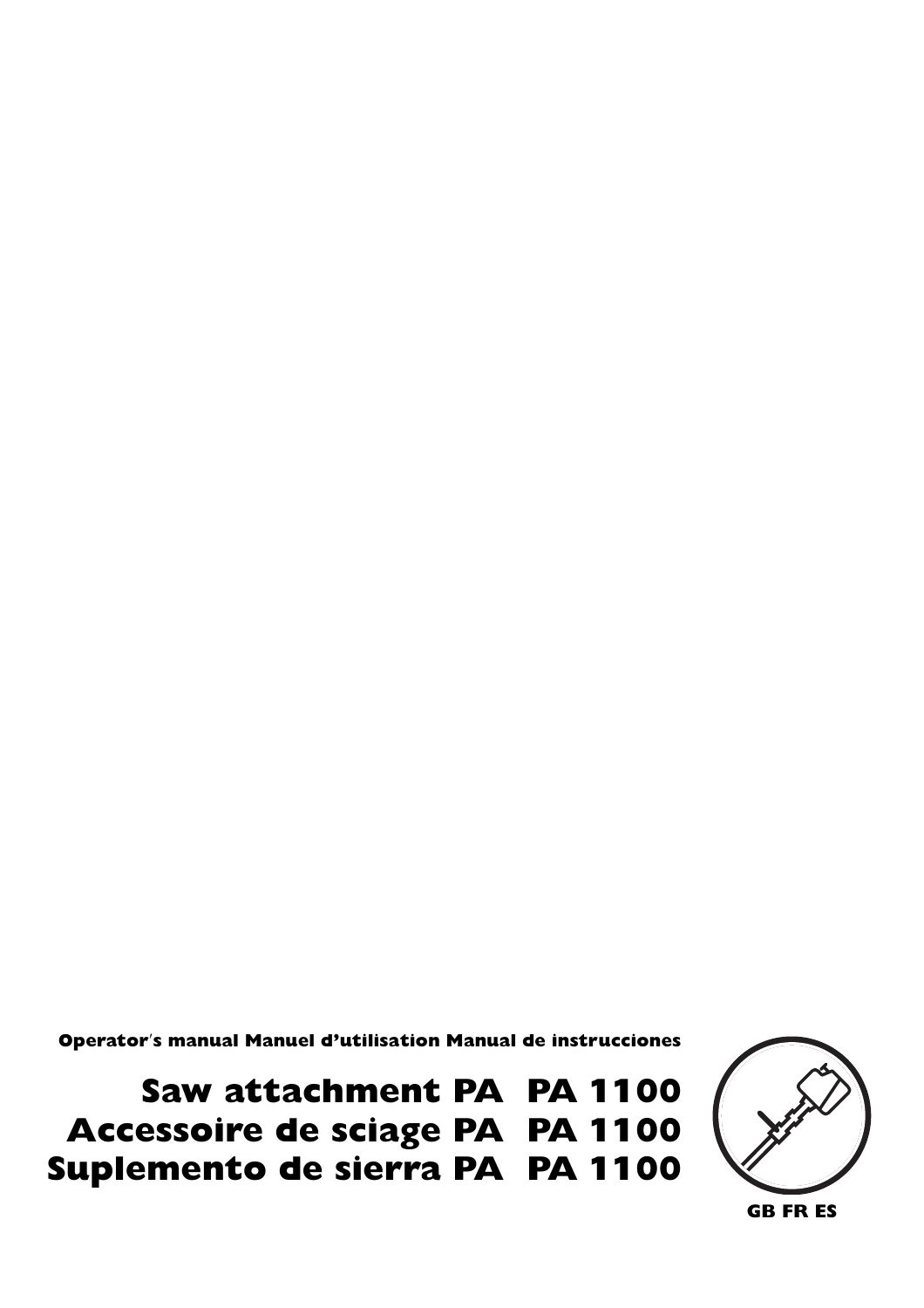# **KEY TO SYMBOLS**

.

# **Symbols**

WARNING! The machine can be a dangerous tool if used incorrectly or carelessly, which can cause serious or fatal injury to the operator or others.



Please read the operator's manual carefully and make sure you understand the instructions before using the machine.

Always wear:

- A protective helmet where there is a risk of falling objects
- Approved hearing protection
- Protective goggles or a visor

This product is in accordance with applicable EC directives.



#### **Saw attachment with shaft PA 1100**

This machine is not electrically insulated. If the machine touches or comes close to high-voltage power lines it could lead to death or serious bodily injury. Electricity can jump from one point to another by arcing. The higher the voltage, the greater the distance electricity can jump. Electricity can also travel through branches and other objects, especially if they are wet. Always keep a distance of at least 10 m between



the machine and high-voltage power lines and/or any objects that are touching them. If have to work within this safe distance you should always contact the relevant power company to make sure the power is switched off before you start work.

### **Saw attachment without shaft PA**

This machine is not electrically insulated. If the machine touches or comes close to highvoltage power lines it could lead to death or serious bodily injury. Electricity can jump from one point to another by arcing. The higher the voltage, the greater the distance electricity can jump. Electricity can also travel through branches and other objects, especially if they are wet. Always keep a distance of at least 10 m between the machine and high-voltage power lines and/or any objects that are touching them. If have to work within this safe distance you should always contact the relevant power company to make sure the power is switched off before you start work.

 $2$  – English



Always wear approved protective gloves.



Wear sturdy, non-slip boots.

**Other symbols/decals on the machine refer to special certification requirements for certain markets.**

Switch off the engine by moving the stop switch to the STOP position before carrying out any checks or maintenance.



Regular cleaning is required.

Visual check.

Protective goggles or a visor must be worn.

Filling with chain oil and adjusting oil flow











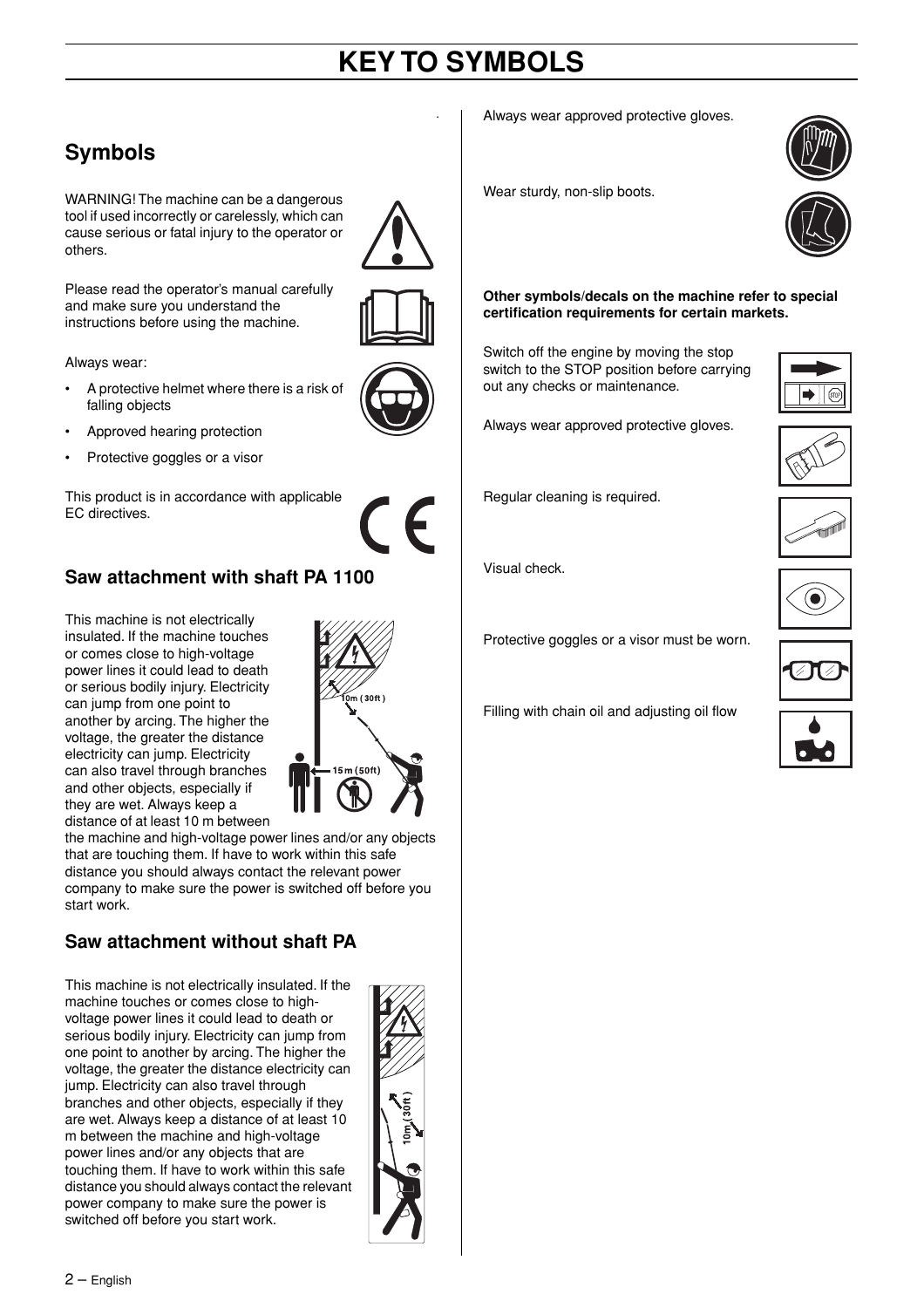# **CONTENTS**

#### **KEY TO SYMBOLS**

|                                                        | 2  |
|--------------------------------------------------------|----|
| <b>CONTENTS</b>                                        |    |
|                                                        | 3  |
|                                                        | 3  |
| <b>SAFETY INSTRUCTIONS</b>                             |    |
|                                                        | 4  |
| Specification of bar and saw chain                     | 4  |
| Sharpening your chain and adjusting raker clearance.   | 5  |
|                                                        | 6  |
|                                                        | 7  |
| Checking wear on cutting equipment                     | 8  |
| Safety instructions for using a pruning saw            | 8  |
| <b>WHAT IS WHAT?</b>                                   |    |
| What is what on the saw attachment? (Saw attachment    |    |
|                                                        | 11 |
| What is what on the saw attachment? (Saw attachment    | 12 |
| <b>ASSEMBLY</b>                                        |    |
| Fitting the cutting head (Saw attachment with shaft PA | 13 |
| Fitting the cutting head (Saw attachment without shaft | 13 |
|                                                        | 13 |
|                                                        | 13 |
|                                                        | 14 |
|                                                        | 14 |
|                                                        | 14 |
| <b>TECHNICAL DATA</b>                                  |    |
|                                                        | 15 |
|                                                        | 15 |
|                                                        | 16 |

### Contents **Note the following before starting:**

Husqvarna AB has a policy of continuous product development and therefore reserves the right to modify the design and appearance of products without prior notice.

Long-term exposure to noise can result in permanent hearing impairment. So always use approved hearing protection.

Please read the operator's manual carefully and make sure you understand the instructions before using the machine.

These instructions supplement the instructions that were included with the machine. For other procedures, please refer to the operating instructions for the machine.



**12 WARNING!** Under no circumstances may the<br>design of the machine be modified without<br>the permission of the manufacturer. Always **design of the machine be modified without the permission of the manufacturer. Always use genuine accessories. Non-authorized modifications and/or accessories can result in serious personal injury or the death of the operator or others.**



**WARNING! This accessory may only be used**<br>together with the intended clearing saw/<br>trimmer, see under heading "Approved **together with the intended clearing saw/ trimmer, see under heading "Approved accessories" in chapter Technical data in the machine's Operator's Manual.**

The machine is only designed for cutting branches and twigs.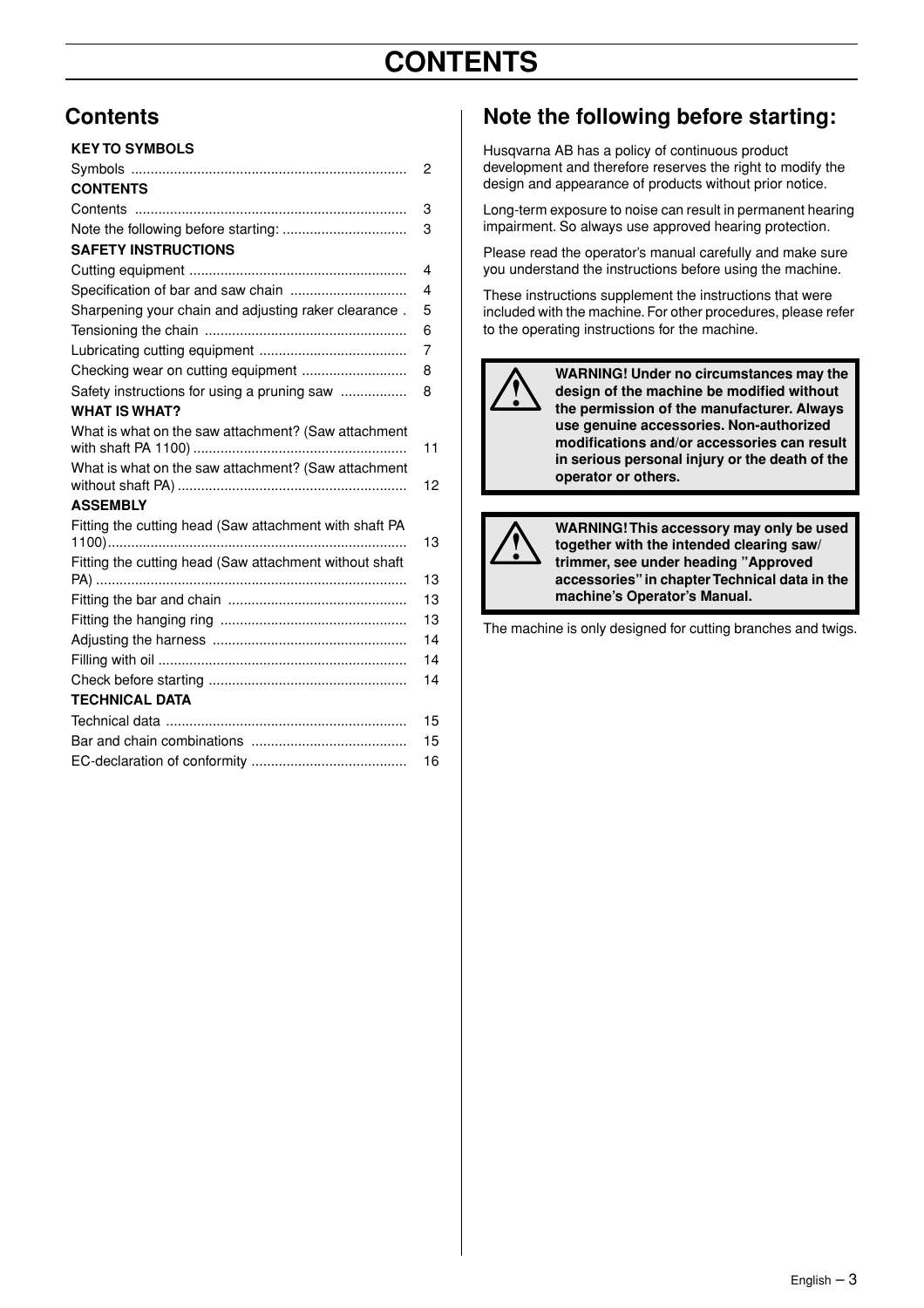# **Cutting equipment**



This section describes how you can achieve maximum clearing capacity and extend the life of the cutting attachment through correct maintenance and using the right type of cutting attachment.

**Only use cutting equipment recommended by us!** See the Technical data section.



**Keep the chain's cutting teeth properly sharpened! Follow our instructions and use the recommended file gauge.** A damaged or badly sharpened chain increases the risk of accidents.



**Maintain the correct raker clearance! Follow our instructions and use the recommended raker gauge.** Too large a clearance increases the risk of kickback.



**Keep the chain properly tensioned!** If the chain is slack it is more likely to jump off and lead to increased wear on the bar, chain and drive sprocket.



**Keep cutting equipment well lubricated and properly maintained!** A poorly lubricated chain is more likely to break and lead to increased wear on the bar, chain and drive sprocket.



**1** WARNING! Never use a machine with faulty<br>
safety equipment. The machine's safety<br>
equipment must be checked and maintained **safety equipment. The machine's safety as described in this section. If your machine fails any of these checks contact your service agent to get it repaired.**



**1993 WARNING! Always stop the engine before**<br> **1994 doing any work on the cutting attachment.**<br>
This continues to rotate even after the **doing any work on the cutting attachment. This continues to rotate even after the throttle has been released. Ensure that the cutting attachment has stopped completely and disconnect the HT lead from the spark plug before you start to work on it.**

# **Specification of bar and saw chain**

When the cutting attachment supplied with your machine has to be replaced, because it is worn out or damaged, you must only fit the types of bar and saw chain recommended by us.

#### **Bar**

• Length (inches/cm)



Number of teeth on bar tip sprocket  $(T)$ . Small number = small tip radius  $=$  low risk of kickback.



• Chain pitch (inches). The spacing between the drive links of the chain must match the spacing of the teeth on the bar tip sprocket and drive sprocket.



• Number of drive links. The number of drive links is determined by the length of the bar, the chain pitch and the number of teeth on the bar tip sprocket.



• Bar groove width (inches/mm). The groove in the bar must match the width of the chain drive links.



Saw chain oil hole and hole for chain tensioner pin.

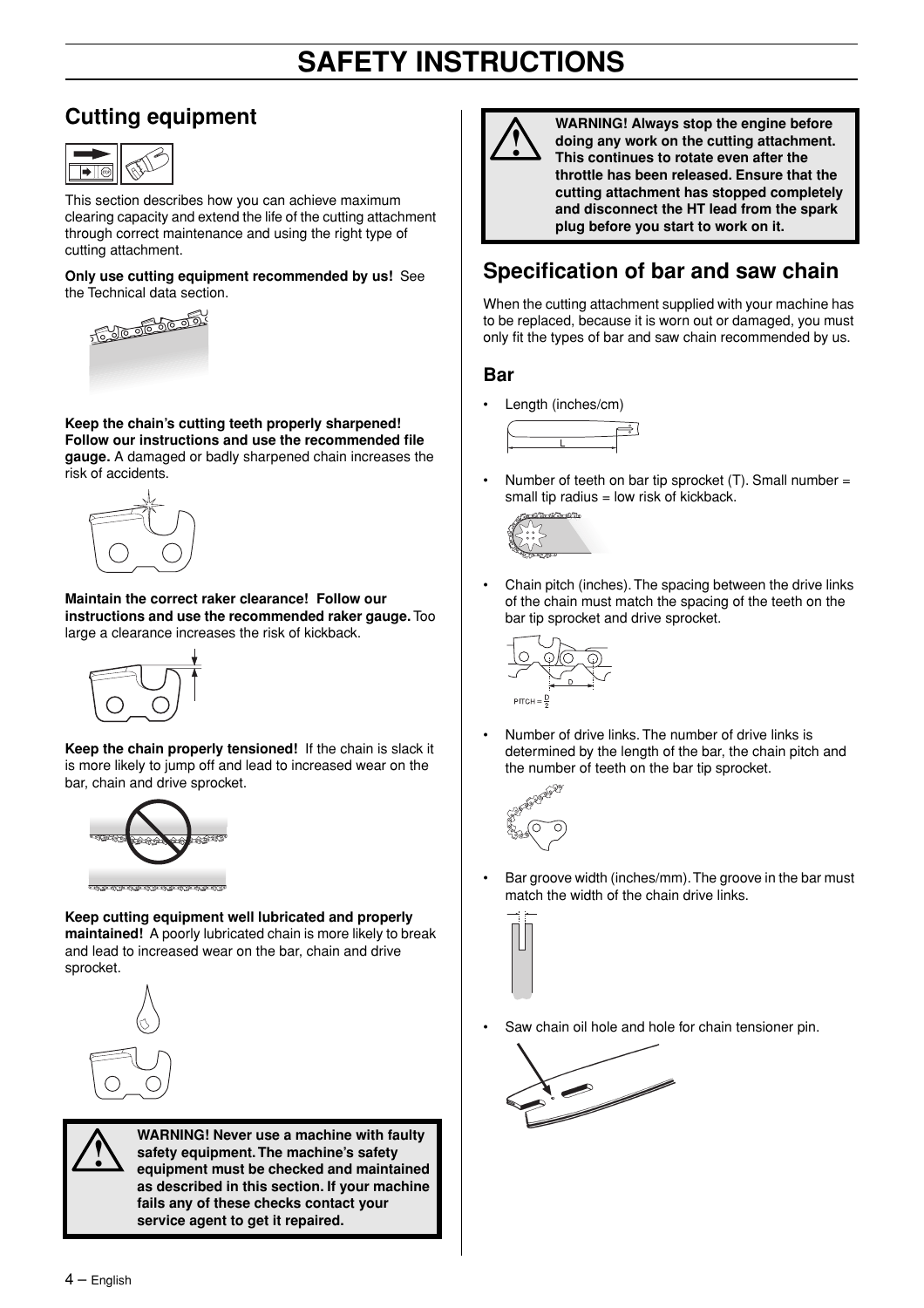#### **Chain**

Saw chain pitch (inches). (The distance between three drive links, divided by two.)



• Drive link width (mm/inches)



• Number of drive links.



## **Sharpening your chain and adjusting raker clearance**



**WARNING! The risk of kickback is increased with a badly sharpened chain!**

#### **General information on sharpening cutting teeth**

- Never use a blunt chain. When the chain is blunt you have to exert more pressure to force the bar through the wood and the cuttings will be very small. If the chain is very blunt it will not produce any cuttings at all. Wood powder would be the only result.
- A sharp chain eats its way through the wood and produces long, thick cuttings.

The cutting part of the chain is called the cutting link and this consists of a cutting tooth (A) and the raker lip (B). The cutting depth is determined by the difference in height between the two.



- When you sharpen a cutting tooth there are five important factors to remember.
- 1 Filing angle



2 Cutting angle



3 File position



4 Round file diameter



5 File depth



It is very difficult to sharpen a chain correctly without the right equipment. We recommend that you use our file gauge. This will help you obtain the maximum kickback reduction and cutting performance from your chain.





#### **Sharpening cutting teeth**



• To sharpen cutting teeth you will need a round file and a file gauge.



• Check that the chain is correctly tensioned. A slack chain will move sideways, making it more difficult to sharpen correctly.

<u>n de de de la de de de de de de de de de de d</u>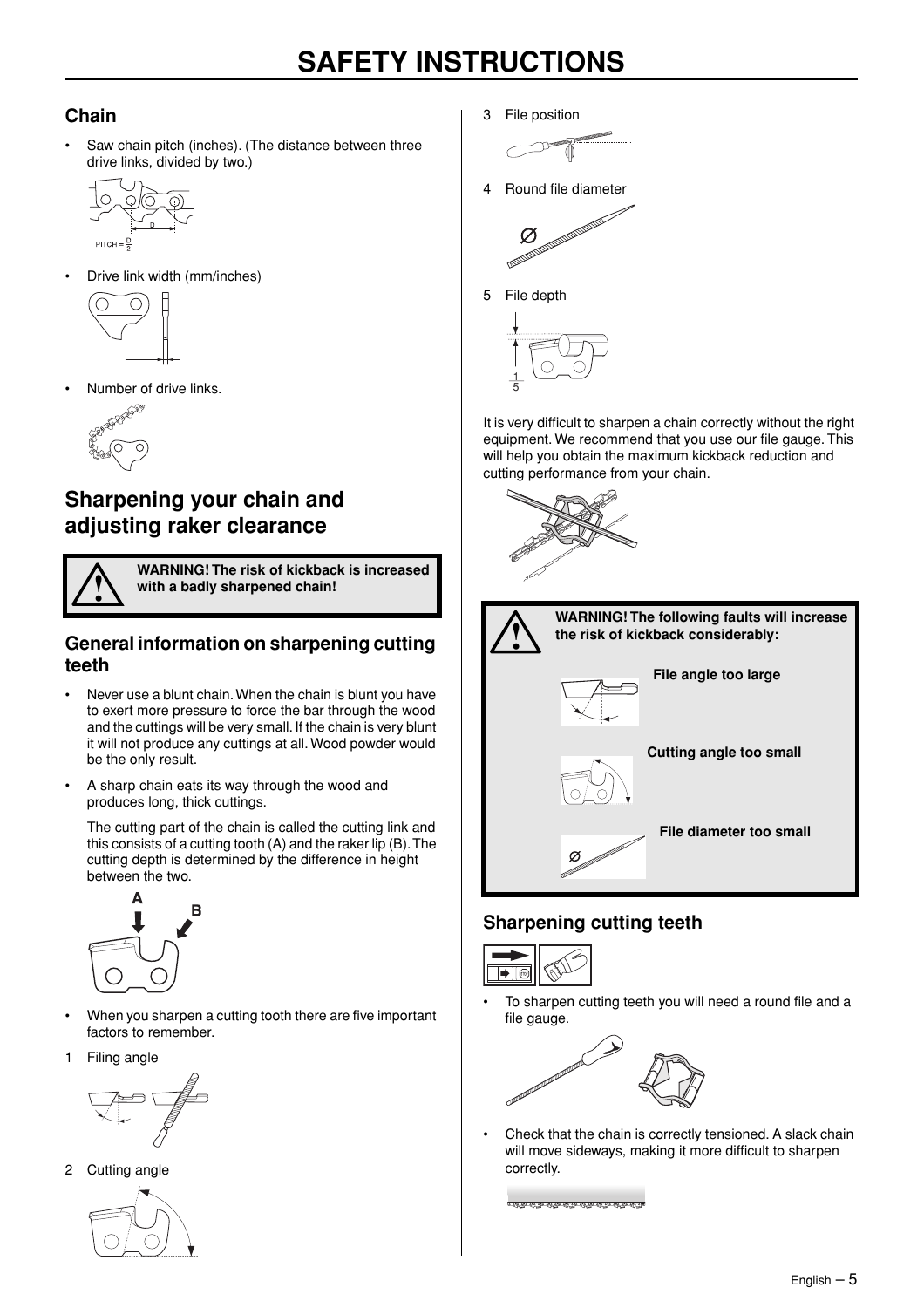Always file cutting teeth from the inside face outwards. Reduce the pressure on the return stroke. File all the teeth on one side of the bar first. Then turn the saw over and file the remaining teeth from the other side.



File all the teeth to the same length. When the length of the cutting teeth is reduced to 4 mm (0.16") the chain is worn out and should be replaced.



#### **General advice on setting raker clearance**



• When you sharpen the cutting teeth you reduce the raker clearance (=cutting depth). To maintain optimal cutting performance you must file back the raker lip to the recommended height.



• On a low-kickback cutting link the front edge of the raker lip is rounded. It is very important that you maintain this radius or bevel when you adjust the raker clearance.



We recommend that you use our raker gauge to achieve the correct clearance and bevel on the raker lip.



**!**

**WARNING! The risk of kickback is increased if the raker clearance is too large!**

#### **Setting the raker clearance**



- Before setting the raker clearance the cutting teeth should be newly sharpened. We recommend that you adjust the raker clearance every third time you sharpen the chain. NOTE! This recommendation assumes that the length of the cutting teeth is not reduced excessively.
- To adjust the raker clearance you will need a flat file and a raker gauge.



Place the gauge over the raker lip.



• Place the file over the part of the lip that protrudes through the gauge and file off the excess. The clearance is correct when you no longer feel any resistance as you draw the file over the gauge.



## **Tensioning the chain**





**! WARNING! A slack chain may jump off and cause serious or even fatal injury.**

- The more you use a chain the longer it becomes. It is therefore important to adjust the chain regularly to take up the slack.
- Check the chain tension every time you refuel. NOTE! A new chain has a running-in period during which you should check the tension more frequently.
- Tension the chain as tightly as possible, but not so tight that you cannot pull it round freely by hand.

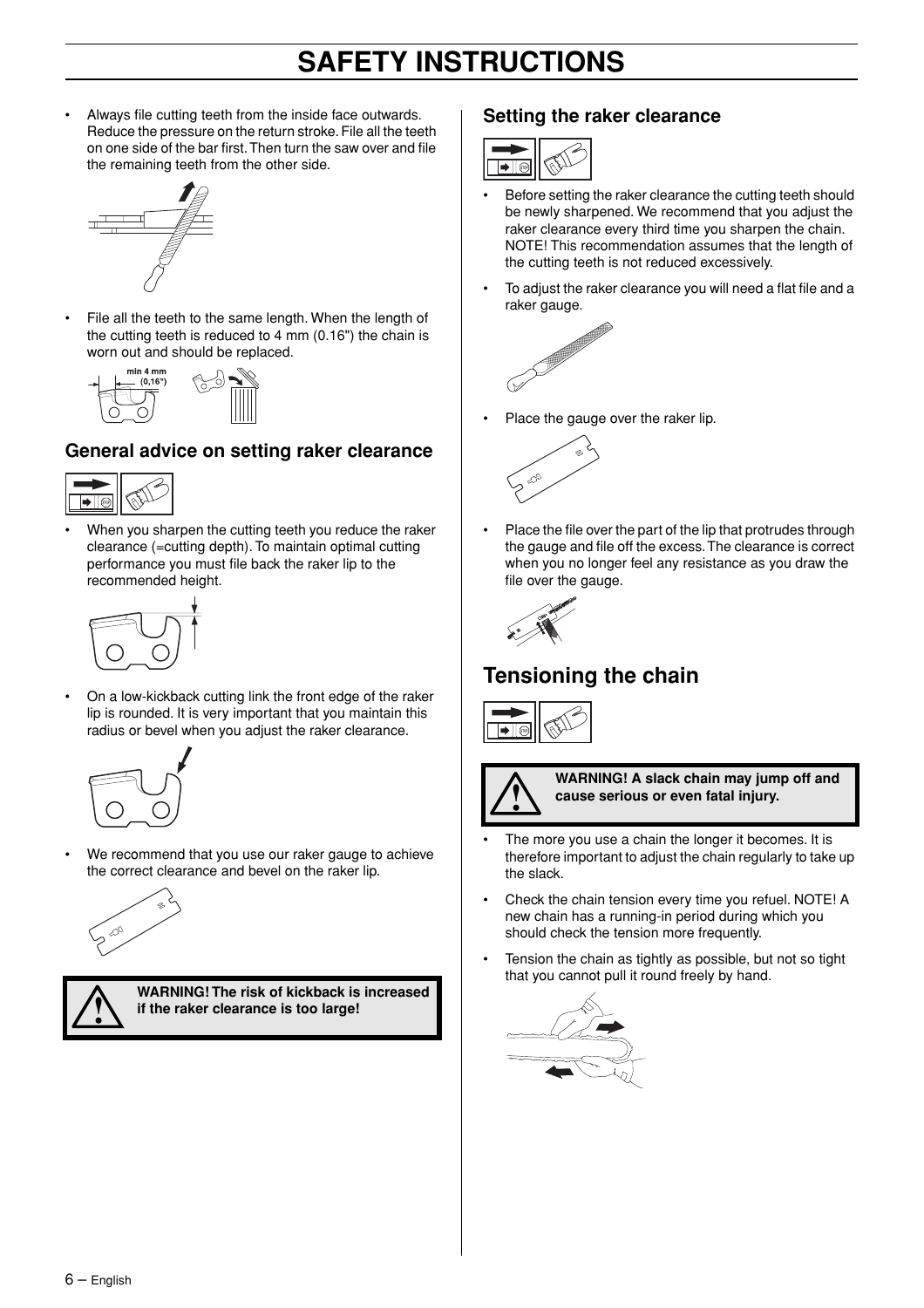

Undo the bar nut.



2 Raise the tip of the bar and stretch the chain by tightening the chain tensioning screw using the combination spanner. Tighten the chain until it does not sag from the underside of the bar.



3 Use the combination spanner to tighten the blade nut while holding up the tip of the bar. Check that you can pull the saw chain round freely by hand.



## **Lubricating cutting equipment**

**WARNING! Poor lubrication of cutting<br>
equipment may cause the chain to sna<br>
which could lead to serious, even fatal equipment may cause the chain to snap, which could lead to serious, even fatal injuries.**

#### **Chain oil**

- Chain oil must demonstrate good adhesion to the chain and also maintain its flow characteristics regardless of whether it is warm summer or cold winter weather.
- As a chain saw manufacturer we have developed an optimal chain oil which, with its vegetable oil base, is also biodegradable. We recommend the use of our own oil for both maximum chain life and to minimise environmental damage.
- If our own chain oil is not available, standard chain oil is recommended.
- In areas where oil specifically for lubrication of saw chains is unavailable, ordinary EP 90 transmission oil may be used.
- **Never use waste oil!** This is dangerous for yourself, the machine and the environment.

#### **Filling with chain oil**



The oil pump is preset at the factory to meet most lubrication requirements. A full oil tank will last about half as long as a full tank of fuel. You should therefore check the level of oil in the oil tank regularly to avoid damage to the saw chain and bar that could occur due to lack of lubrication.



#### **Checking chain lubrication**

Check the chain lubrication each time you refuel.

Aim the tip of the bar at a light coloured surface about 20 cm (8 inches) away. After 1 minute running at 3/4 throttle you should see a distinct line of oil on the light surface.



### **Adjusting chain lubrication**

When cutting dry or hard species of wood it may be necessary to increase lubrication. Turn the adjuster screw anticlockwise to increase the oil flow. Remember that this will increase oil consumption, check the level in the oil tank regularly. Turn the adjuster screw clockwise to decrease the oil flow.



#### **What to do if lubrication does not work:**



1 Check that the oil channel in the bar is not obstructed. Clean if necessary.

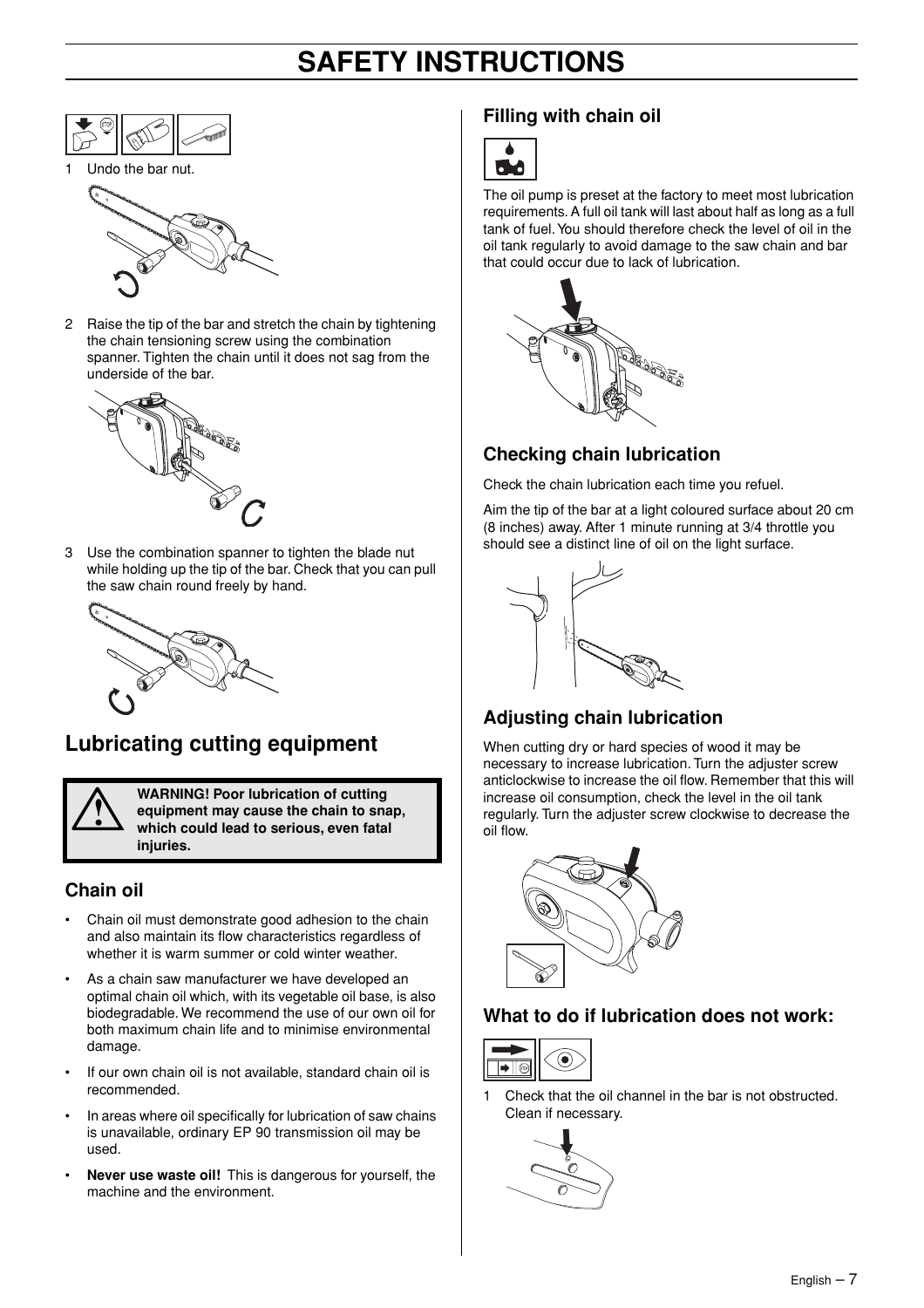- 2 Check that the oil channel in the gear housing is clean. Clean if necessary.
- 3 Check that the bar tip sprocket turns freely. If the chain lubrication system is still not working after carrying out the above checks you should contact your service workshop.



### **Checking wear on cutting equipment**

#### **Chain**



Check the chain daily for:

• Visible cracks in rivets and links.



- Whether the chain is stiff.
- Whether rivets and links are badly worn.

We recommend you compare the existing chain with a new chain to decide how badly the existing chain is worn.

When the length of the cutting teeth has worn down to only 4 mm the chain must be replaced.



#### **Chain drive sprocket**



Regularly check the degree of wear on the drive sprocket. Replace if wear is excessive.



#### **Vibration damping system**



Check regularly that the vibration damping element is free from cracks. Check regularly the degree of wear to the rubber dampers. Replace them if worn.



#### **Bar**



Check regularly:

- Whether there are burrs on the edges of the bar. Remove these with a file if necessary.
- Whether the groove in the bar has become badly worn. Replace the bar if necessary.



• Whether the tip of the bar is uneven or badly worn. If a hollow forms on the underside of the bar tip this is due to running with a slack chain.



To prolong the life of the bar you should turn it over daily.

$$
\frac{1}{\sqrt{2\pi}}\int_{-\frac{\pi}{2}}^{\frac{\pi}{2}}\sqrt{\frac{1}{\sqrt{2\pi}}\left(\frac{\pi}{2}-\frac{\pi}{2}\right)}\,d\mu
$$



**! WARNING! A faulty cutting attachment may increase the risk of accidents.**

### **Safety instructions for using a pruning saw**



**WARNING! The machine can cause serious personal injury. Read the safety instructions carefully. Learn how to use the machine.**



**WARNING!** Cutting tool. Do not touch the tool without first switching off the engine. **tool without first switching off the engine.**

CAUTION! Please read the operator's manual carefully and make sure you understand the instructions before using the machine.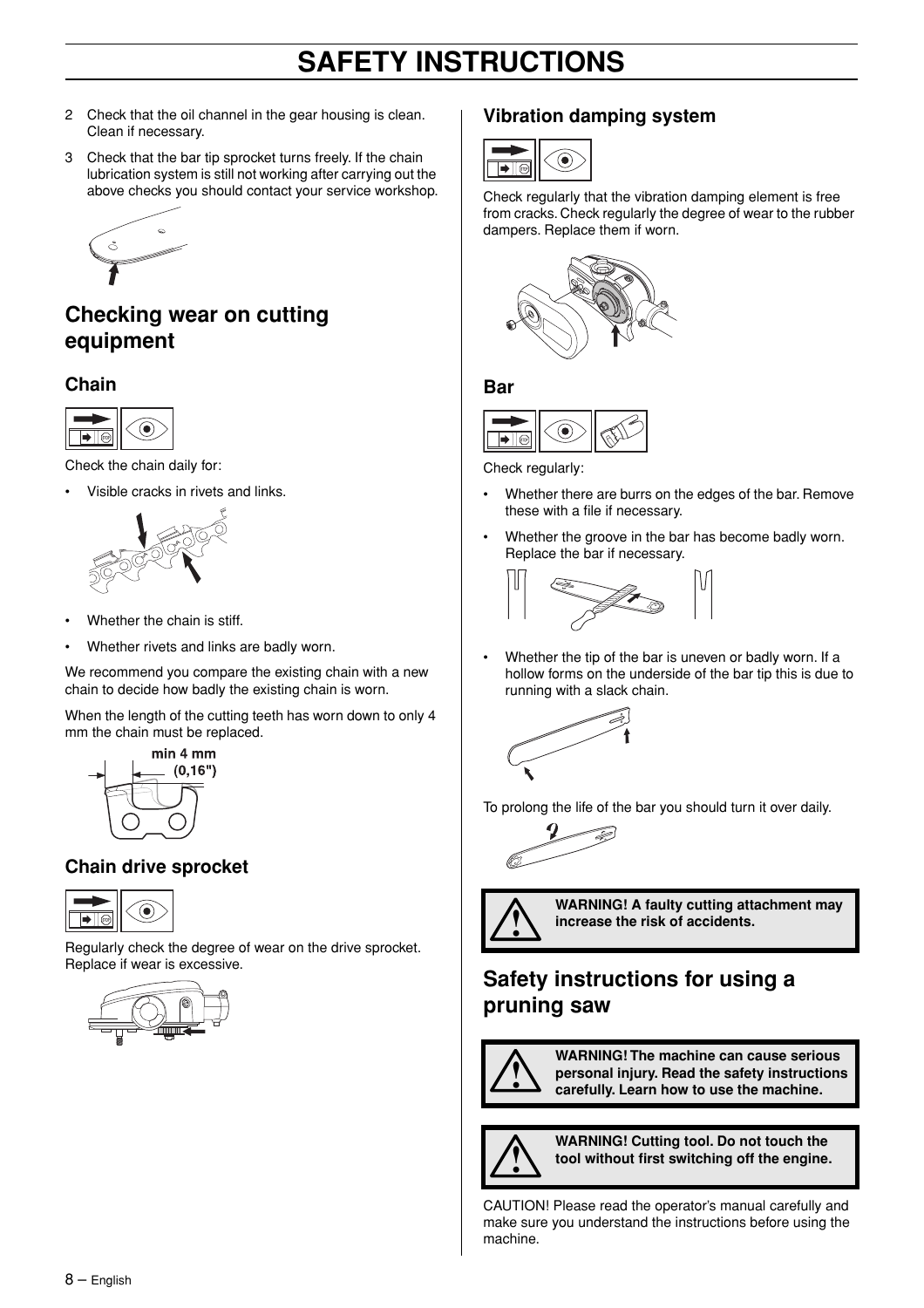#### **Personal protection**



- Always wear boots and other equipment described under the heading Personal protective equipment in the machine's Operator's Manual.
- Always wear working clothes and heavy-duty long trousers.
- Never wear loose clothing or jewellery.
- Make sure your hair does not hang below shoulder level.

#### **Safety instructions regarding the surroundings**

- Never allow children to use the machine.
- Ensure that no-one comes closer than 15 m while you are working.
- Never allow anyone else to use the machine without first ensuring that they have understood the contents of the operator's manual.
- Never work from a ladder, stool or any other raised position that is not fully secured.



#### **Safety instructions while working**

- Always ensure you have a safe and stable working position.
- Always use both hands to hold the machine. Hold the machine at the side of your body.



- Use your right hand to control the throttle setting.
- Make sure that your hands and feet do not come near the cutting attachment when the engine is running.
- When the engine is switched off, keep your hands and feet away from the cutting attachment until it has stopped completely.
- Watch out for stumps of branches that can be thrown out during cutting.
- Always lay the machine on the ground when you are not using it.
- Check the working area for foreign objects such as electricity cables, insects and animals, etc, or other objects that could damage the cutting attachment, such as metal items.
- If any foreign object is hit or if vibrations occur stop the machine immediately. Disconnect the HT lead from the spark plug. Check that the machine is not damaged. Repair any damage.
- If anything gets caught up in the cutting attachment while you are working, switch off the engine and let it stop completely before cleaning the cutting attachment.

#### **Safety instructions after completing work**



- The transport guard should always be fitted to the cutting attachment when the machine is not in use.
- Make sure the cutting attachment has stopped before cleaning, carrying out repairs or an inspection. Disconnect the HT lead from the spark plug.
- Always wear heavy-duty gloves when repairing the cutting attachment. This is extremely sharp and can easily cause cuts.



- Store the machine out of reach of children.
- Use only original spare parts for repairs.

#### **Basic working techniques**

• Hold the machine as close to your body as possible to get the best balance.



- Make sure that the tip does not touch the ground.
- Do not rush the work, but work steadily until all the branches have been cut back cleanly.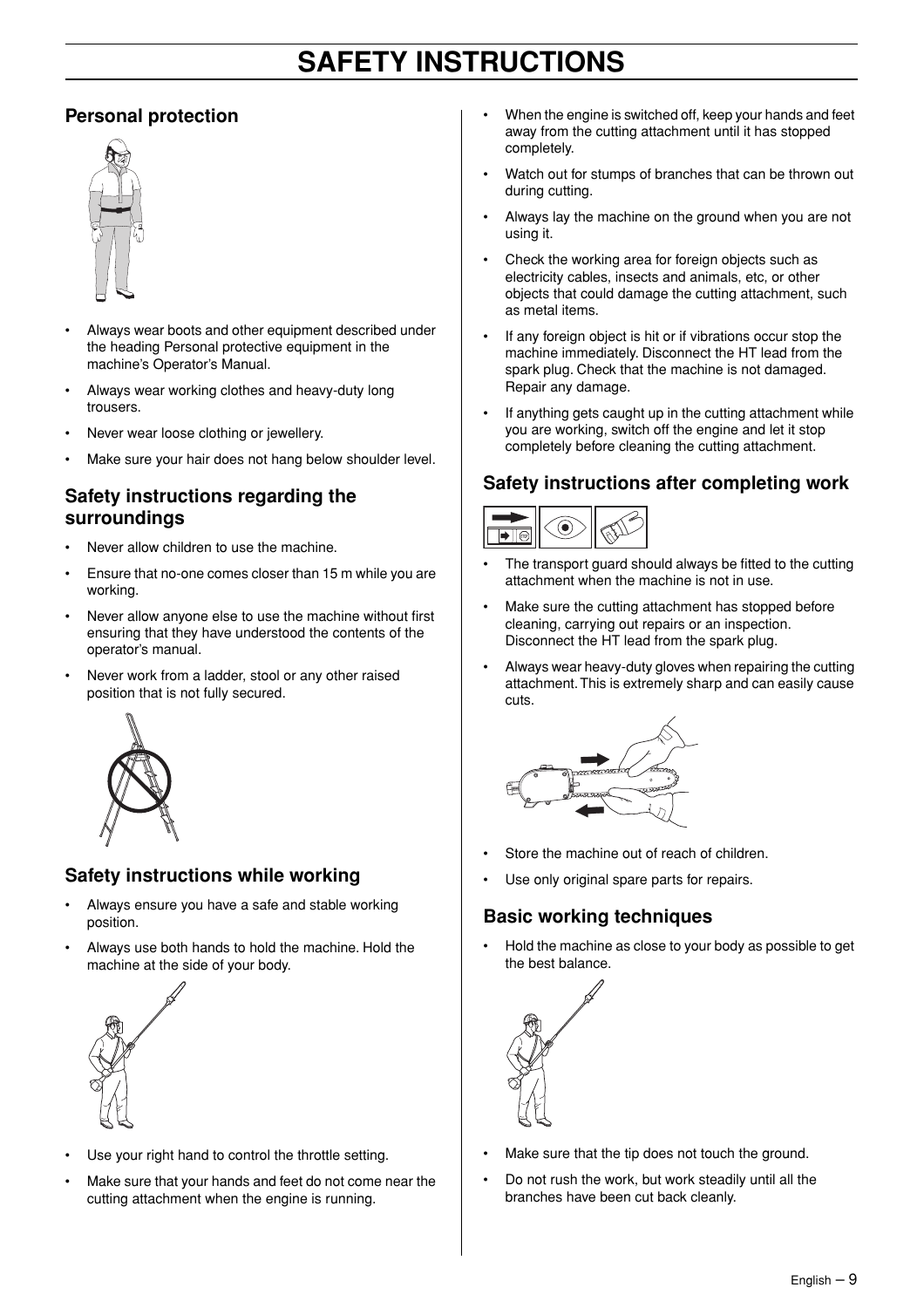- Always slow the engine to idle speed after each working operation. Long periods at full throttle without any load on the engine can lead to serious engine damage.
- Always work at full throttle.
- Let the engine drop back to idle speed between each cut. Long periods at full throttle can cause serious damage to the centrifugal clutch.



**WARNING! Never stand directly underneath**<br> **a** branch that is being cut. This could lead to<br>
serious or even fatal personal injury. **a branch that is being cut. This could lead to serious or even fatal personal injury.**

Observe great care when working close to overhead power lines. Falling branches can result in short-circuiting.



**! WARNING! Observe the applicable safety regulations for work in the vicinity of overhead power lines.**



**WARNING! This machine is not electrically**<br>insulated. If the machine touches or comes<br>close to high-voltage power lines it could **insulated. If the machine touches or comes close to high-voltage power lines it could lead to death or serious bodily injury. Electricity can jump from one point to another by arcing. The higher the voltage, the greater the distance electricity can jump. Electricity can also travel through branches and other objects, especially if they are wet. Always keep a distance of at least 10 m between the machine and high-voltage power lines and/or any objects that are touching them. If have to work within this safe distance you should always contact the relevant power company to make sure the power is switched off before you start work.**



**WARNING! This machine has a long reach.**<br> **19. Make sure that no people or animals come**<br> **19. Closer than 15 m when the machine is Make sure that no people or animals come closer than 15 m when the machine is running.**

• Whenever possible position yourself so that you can make the cut at right angles to the branch.



• Do not work with the shaft held straight out in front of you (like a fishing rod) as this increases the apparent weight of the cutting attachment.



• Cut large branches in sections so that you have better control over where they fall.



• Never cut through the swelling at the root of the branch as this will slow down healing and increase the risk of fungal attack!



Use the stop at the base of the cutting head to provide support during cutting. This will help prevent the cutting attachment from "jumping" on the branch.



Make an initial cut on the underside of the branch before cutting through the branch. This will prevent tearing of the bark, which could lead to slow healing and cause permanent damage to the tree. The cut should not be deeper than 1/3 of the branch thickness to prevent jamming. Keep the chain running while you withdraw the cutting attachment from the branch to prevent it jamming.



- Use the harness to support the weight of the machine and make it easier to handle.
- Make sure you have a firm footing and that you can work without being hampered by branches, stones and trees.





**WARNING! Never activate the throttle without having the cutting attachment in full view.**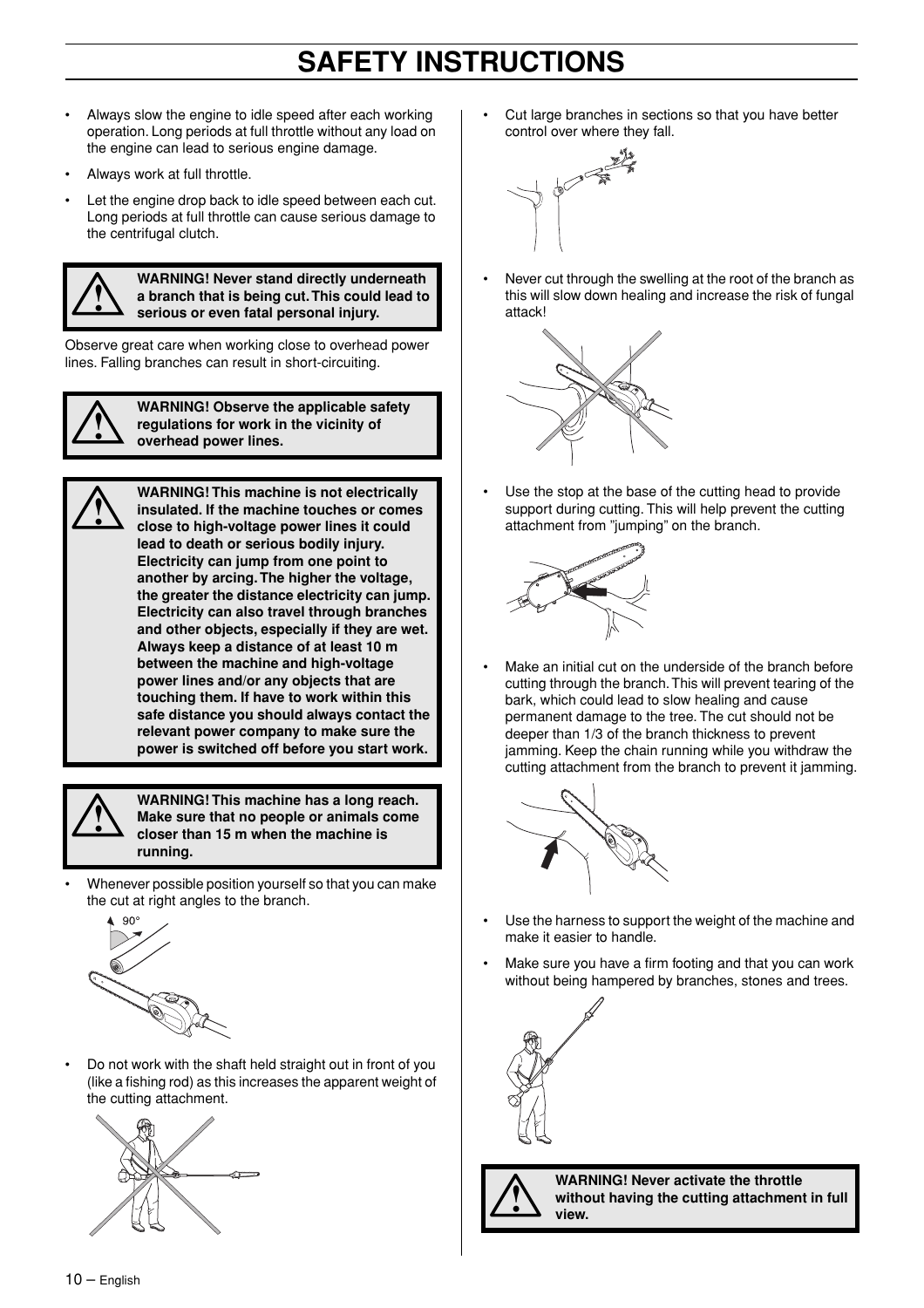# **WHAT IS WHAT?**



## **What is what on the saw attachment? (Saw attachment with shaft PA 1100)**

- 1 Bevel gear
- 2 Chain lubrication adjustment screw
- 3 Shaft (1100 mm)
- 4 Harness support hook
- 5 Protective guard for saw chain
- 6 Bar nut
- 7 Chain tensioning screw
- 8 Chain
- 9 Bar
- 10 Chain oil tank
- 11 Filling with chain oil
- 12 Operator′s manual
- 13 Transport guard
- 14 Combination spanner
- 15 Harness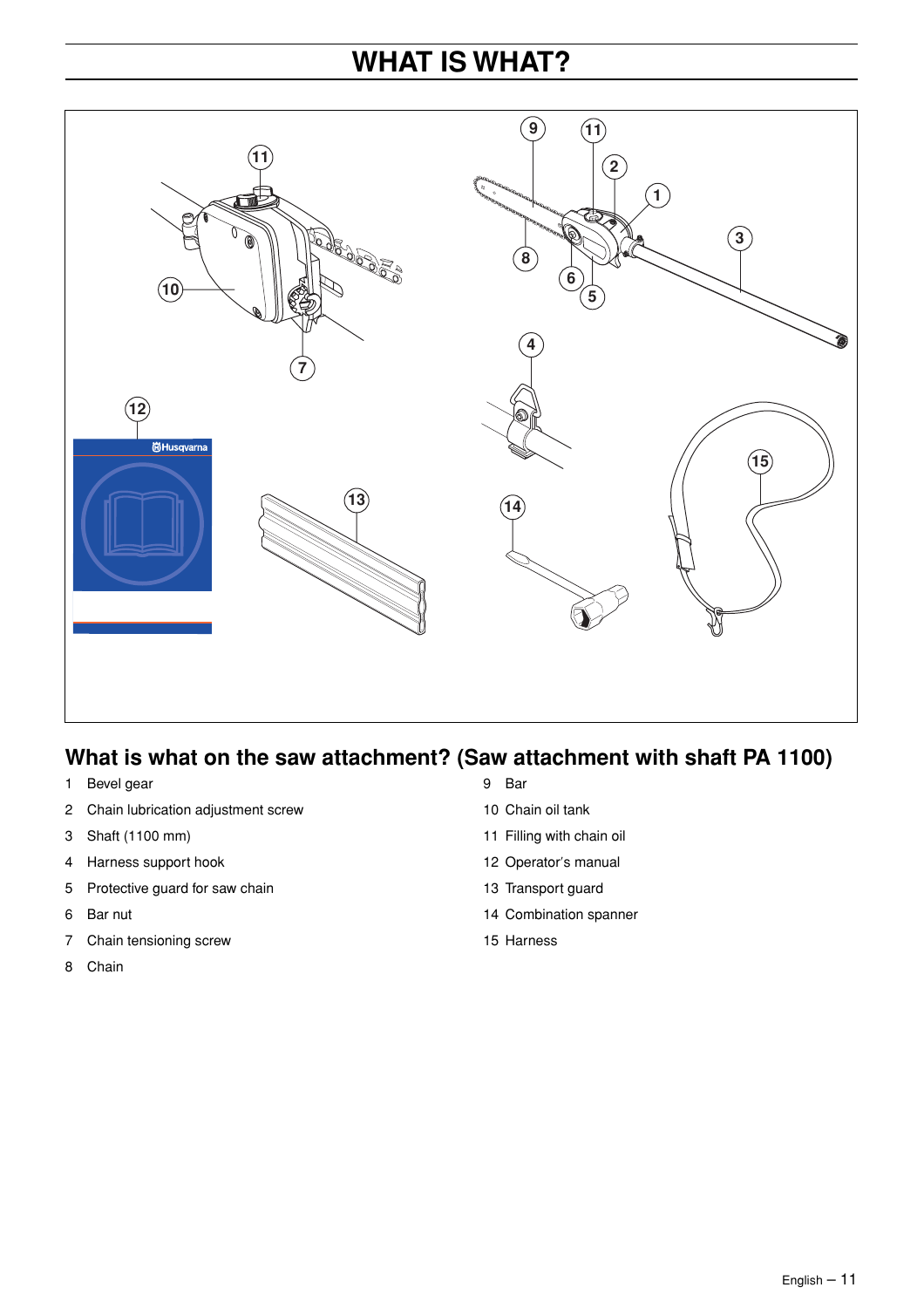# **WHAT IS WHAT?**



## **What is what on the saw attachment? (Saw attachment without shaft PA)**

- 1 Bevel gear
- 2 Chain lubrication adjustment screw
- 3 Harness support hook
- 4 Protective guard for saw chain
- 5 Bar nut
- 6 Chain tensioning screw
- 7 Chain
- 8 Bar
- 9 Chain oil tank
- 10 Filling with chain oil
- 11 Operator′s manual
- 12 Transport guard
- 13 Combination spanner
- 14 Harness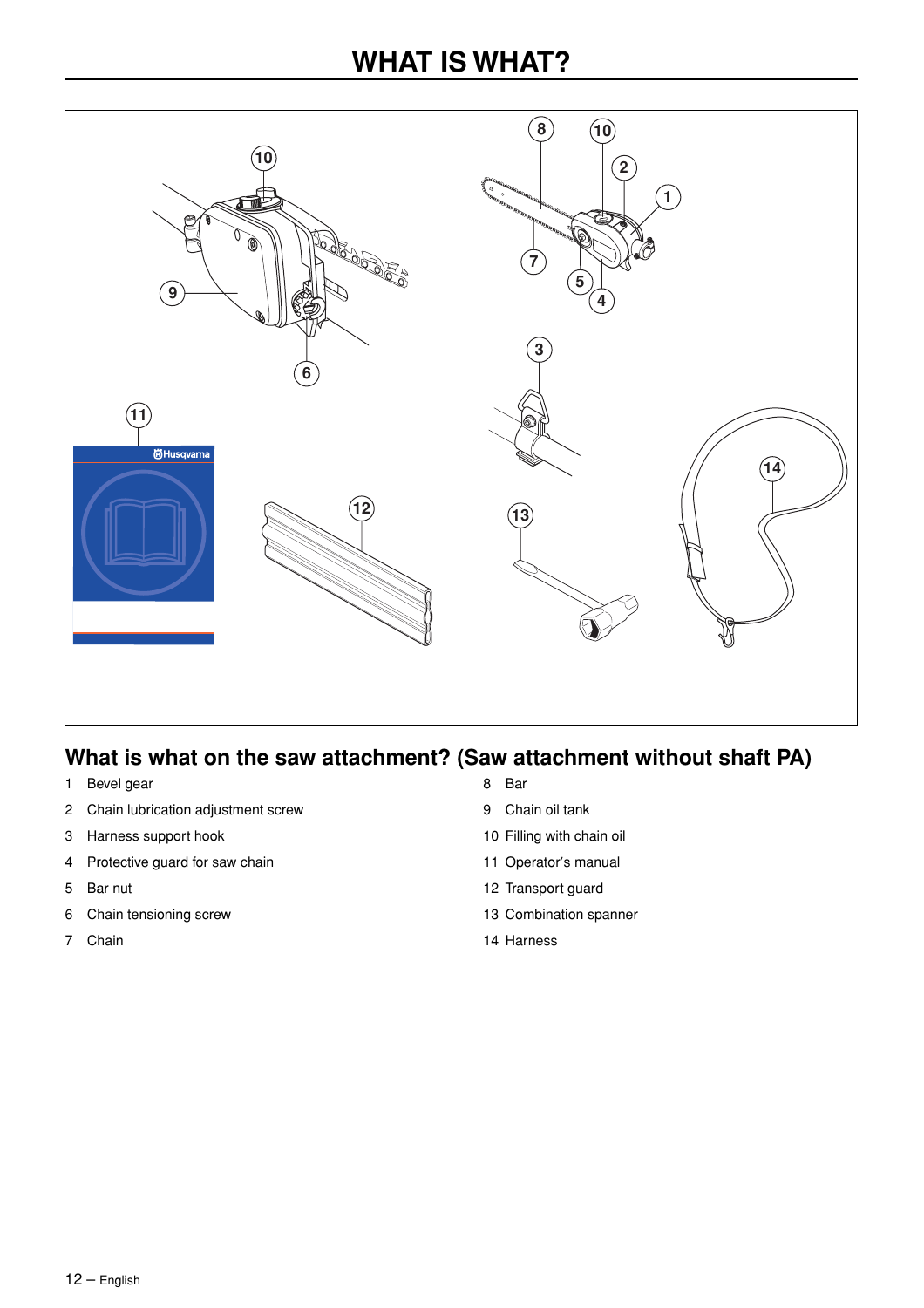### **Fitting the cutting head**

(Saw attachment with shaft PA 1100)



Fit the cutting head on the shaft so that the screw (A) is aligned with the hole in the shaft as shown.



- Tighten screw A.
- Tighten screw B.

CAUTION! Make sure that the drive shaft inside the shaft engages with the cut-out in the cutting head.

# **Fitting the cutting head**

(Saw attachment without shaft PA)



• Remove the mitre gear from the shaft.



Fit the cutting attachment to the shaft.



- Tighten screw A.
- Tighten screw B.

CAUTION! Make sure that the drive shaft inside the shaft engages with the cut-out in the cutting head.

### **Fitting the bar and chain**

- Unscrew the bar nut and remove the protective cover.
- Fit the bar over the bar bolt. Place the bar in its rearmost position. Place the chain over the drive sprocket and in the groove on the bar. Begin on the top side of the bar.
- Make sure that the edges of the cutting links are facing forward on the top edge of the bar.
- Fit the cover and locate the chain adjuster pin (A) in the hole in the bar. Check that the drive links of the chain fit correctly on the drive sprocket (B) and that the chain is in the groove in the bar (C). Tighten the bar nut finger-tight.



Tension the chain by turning the chain tensioning screw clockwise using the combination spanner. The chain should be tensioned until it does not sag from the underside of the bar.



The chain is correctly tensioned when it does not sag from the underside of the bar, but can still be turned easily by hand. Hold up the bar tip and tighten the bar nuts with the combination spanner.



• When fitting a new chain, the chain tension has to be checked frequently until the chain is run-in. Check the chain tension regularly. A correctly tensioned chain ensures good cutting performance and long life.

# **Fitting the hanging ring**



Fit the hanging ring between the rear handle and the loop handle. Position the hanging ring so that the machine is balanced and comfortable to work with.

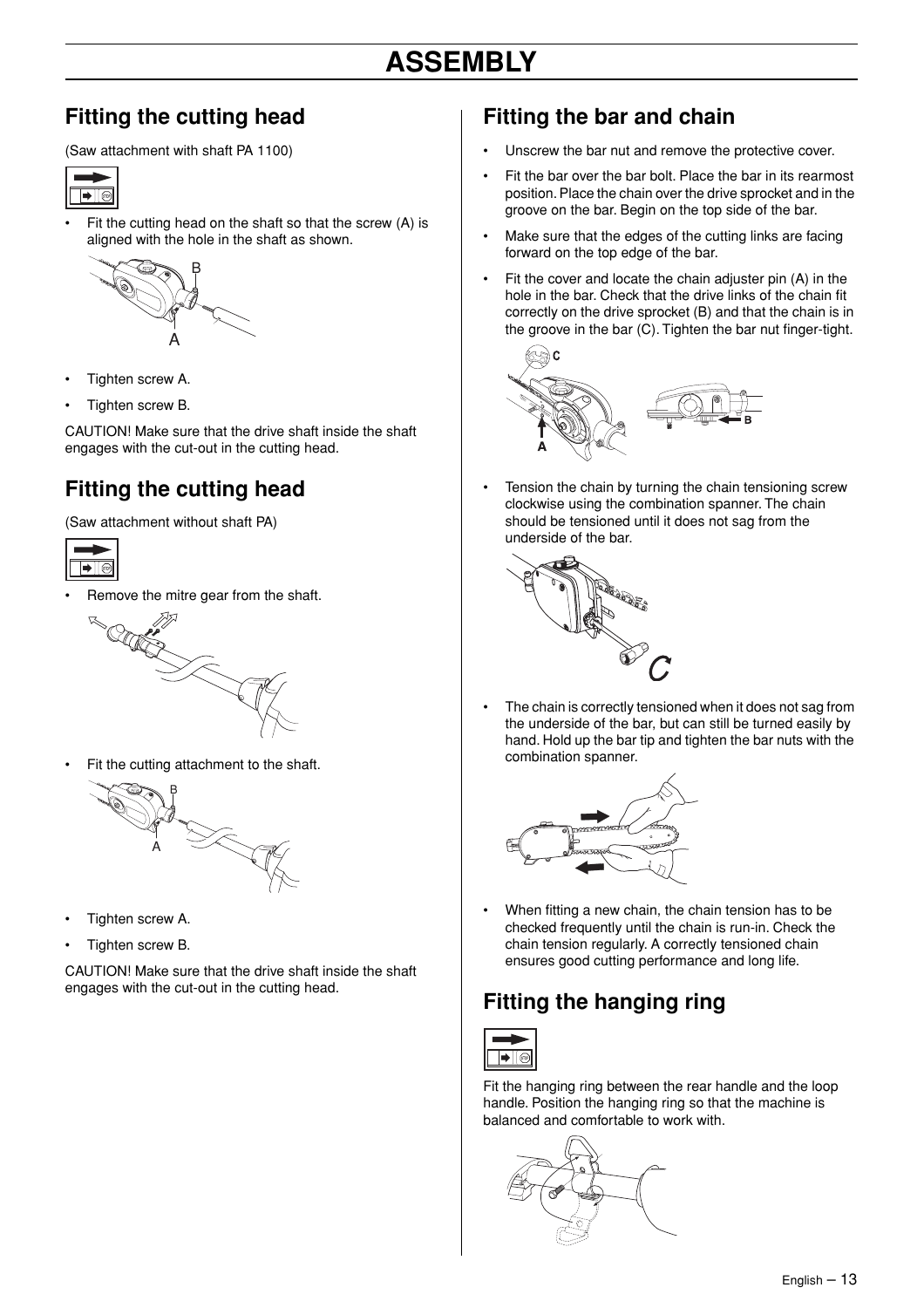### **Adjusting the harness**

You should always use the harness with the machine to give maximum control over the machine and reduce the risk of fatigue in your arms and back.

- Put on the harness.
- Hook the machine onto the harness support hook.
- Adjust the length of the harness so that the support hook is roughly level with your right hip.



# **Filling with oil**

• Open the cap on top of the bar head



- Fill with Husqvarna saw chain oil.
- Refit the cap.

### **Check before starting**



- Inspect the working area. Remove any objects that could be thrown out.
- Check the cutting attachment. Never use blunt, cracked or damaged equipment.
- Check that the machine is in perfect working order. Check that all nuts and screws are tight.
- Make sure the chain is adequately lubricated. See instructions under the heading Lubricating the cutting attachment.
- Check that the cutting attachment always stops when the engine is idling.
- Only use the machine for the purpose it was intended for.
- Make sure the handle and safety features are in order. Never use a machine that has any parts missing or has been modified in relation to the specification.

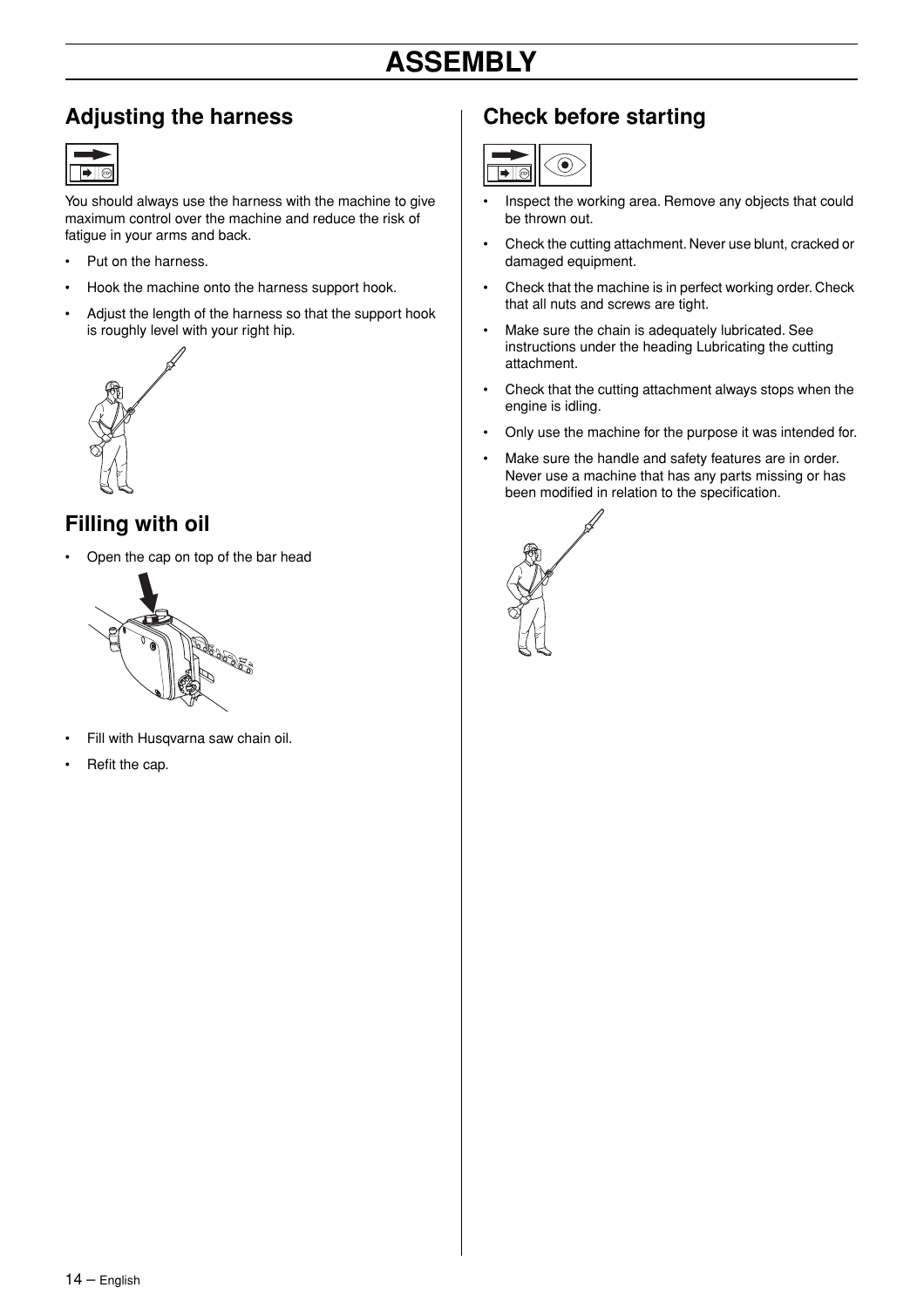# **Technical data**

| <b>Technical data</b>                                                                                        | Saw attachment without<br>shaft PA | Saw attachment with shaft<br><b>PA 1100</b> |
|--------------------------------------------------------------------------------------------------------------|------------------------------------|---------------------------------------------|
| <b>Lubrication system</b>                                                                                    |                                    |                                             |
| Oil tank capacity, litre                                                                                     | 0.22                               | 0.22                                        |
| Weight                                                                                                       |                                    |                                             |
| Weight without fuel, cutting attachment and guard, kg                                                        | 0,8                                | 1,4                                         |
| Noise levels                                                                                                 |                                    |                                             |
| (see note 1)                                                                                                 |                                    |                                             |
| Equivalent noise pressure level at the user's ear, measured<br>according to EN ISO 11680-1, dB(A)            | 95                                 | 96                                          |
| Equivalent noise power level at the user's ear, measured<br>according to EN/ISO 11680-1 and ISO 10884, dB(A) | 106                                | 106                                         |
| <b>Vibration levels</b>                                                                                      |                                    |                                             |
| Vibration levels on the handles, measured according to<br>EN/ISO 11680 m/s <sup>2</sup>                      |                                    |                                             |
| When idling, rear/front handles:                                                                             | 1,0/3,0                            | 1,2/2,3                                     |
| At max. speed, rear/front handles:                                                                           | 5,5/3,6                            | 6,0/5,5                                     |

Note 1: Equivalent sound pressure level is calculated as the time-weighted energy total for sound pressure levels under various working conditions with the following time distribution: 1/2 idling and 1/2 max speed.

# **Bar and chain combinations**

The following combinations are CE approved.

|                | <b>Bar</b>  |                                     | Chain                       |  |  |
|----------------|-------------|-------------------------------------|-----------------------------|--|--|
| Length, inches | Pitch, inch | Max, no of teeth<br>on tip sprocket |                             |  |  |
| 10             | 3/8         | 7 T                                 | Husqvarna S 36/Oregon 91 VG |  |  |
| 12             | 3/8         | 7 T                                 |                             |  |  |
| 10             | 3/8         | 7 T                                 | Oregon 90SG                 |  |  |
| 12             | 3/8         |                                     |                             |  |  |

|            | O<br>⊙.<br>D<br>PITCH = $\frac{D}{2}$ |              | <b>DESCRIPTION CONTINUOUS CONTINUOUS</b><br>Ø | $O\_O$<br>$\frac{1}{5}$ Ø | J<br><i>₿</i> |             |               | <b>BOOK ASSESS</b>     |
|------------|---------------------------------------|--------------|-----------------------------------------------|---------------------------|---------------|-------------|---------------|------------------------|
|            | inch                                  | inch/mm      | inch/mm                                       |                           |               |             | inch/mm       | inch/cm: dl            |
| 91 V G     | $3/8$ "                               | 0,050" / 1,3 | 5/32" /4,0                                    | $85^\circ$                | $30^\circ$    | $0^{\circ}$ | 0,025" / 0,65 | 10"/25:40<br>12"/30:45 |
| <b>S36</b> | 3/8"                                  | 0,050" / 1,3 | $5/32"$ /4,0                                  | $85^\circ$                | $30^\circ$    | $0^{\circ}$ | 0,025" / 0,65 | 10"/25:40<br>12"30:45  |
| 90SG       | 3/8"                                  | 0,028''/1,1  | 5/32" /4,0                                    | $85^\circ$                | $30^{\circ}$  | $0^{\circ}$ | 0,025" / 0,65 | 10"/25:40<br>12"/30:45 |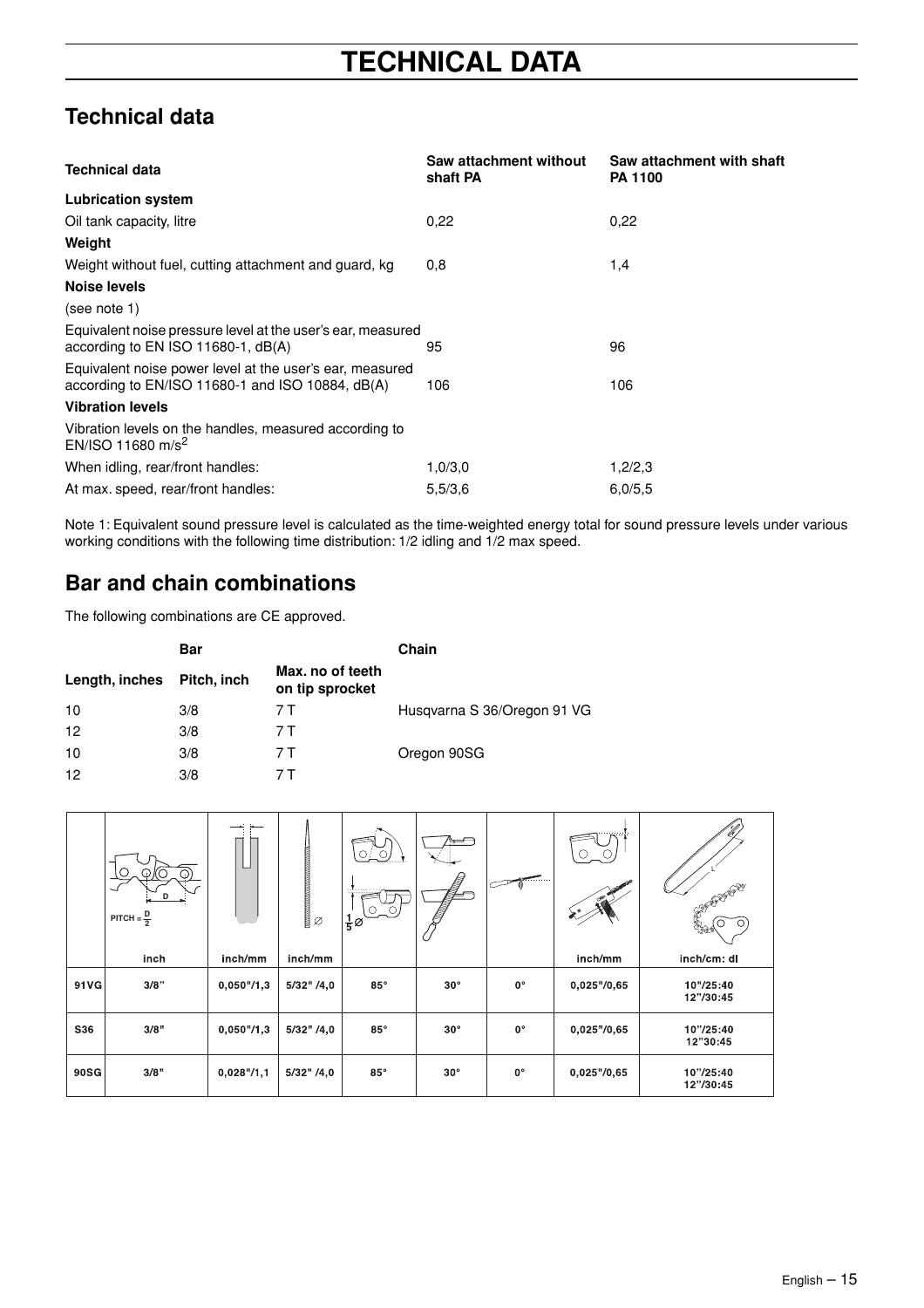# **TECHNICAL DATA**

# **EC-declaration of conformity**

#### **(Applies to Europe only)**

We, Husqvarna AB, SE-561 82 Huskvarna, Sweden, tel +46-36-146500, declare that this saw attachment from 2002's serial numbers and onwards (the year is clearly stated in plain text on the type plate, with subsequent serial number), complies with the requirements of the COUNCIL'S DIRECTIVE:

of June 22, 1998 "relating to machinery" **98/37/EC**, annex IIA.

The following standards have been applied: **EN 292-2, EN ISO 11680-1**

Notified body: **0404, SMP Svensk Maskinprovning AB**, Fyrisborgsgatan 3, SE-754 50 Uppsala, Sweden, has carried out EC type examination in accordance with the machinery directive's (98/37/EC) article 8, point 2c. The certificate for EC type examination in accordance with annex VI, has number: **404/02/858**

The supplied saw attachment conforms to the example that underwent EC type examination.

Huskvarna January 3, 2002

n dicomme

Bo Andréasson, Development manager